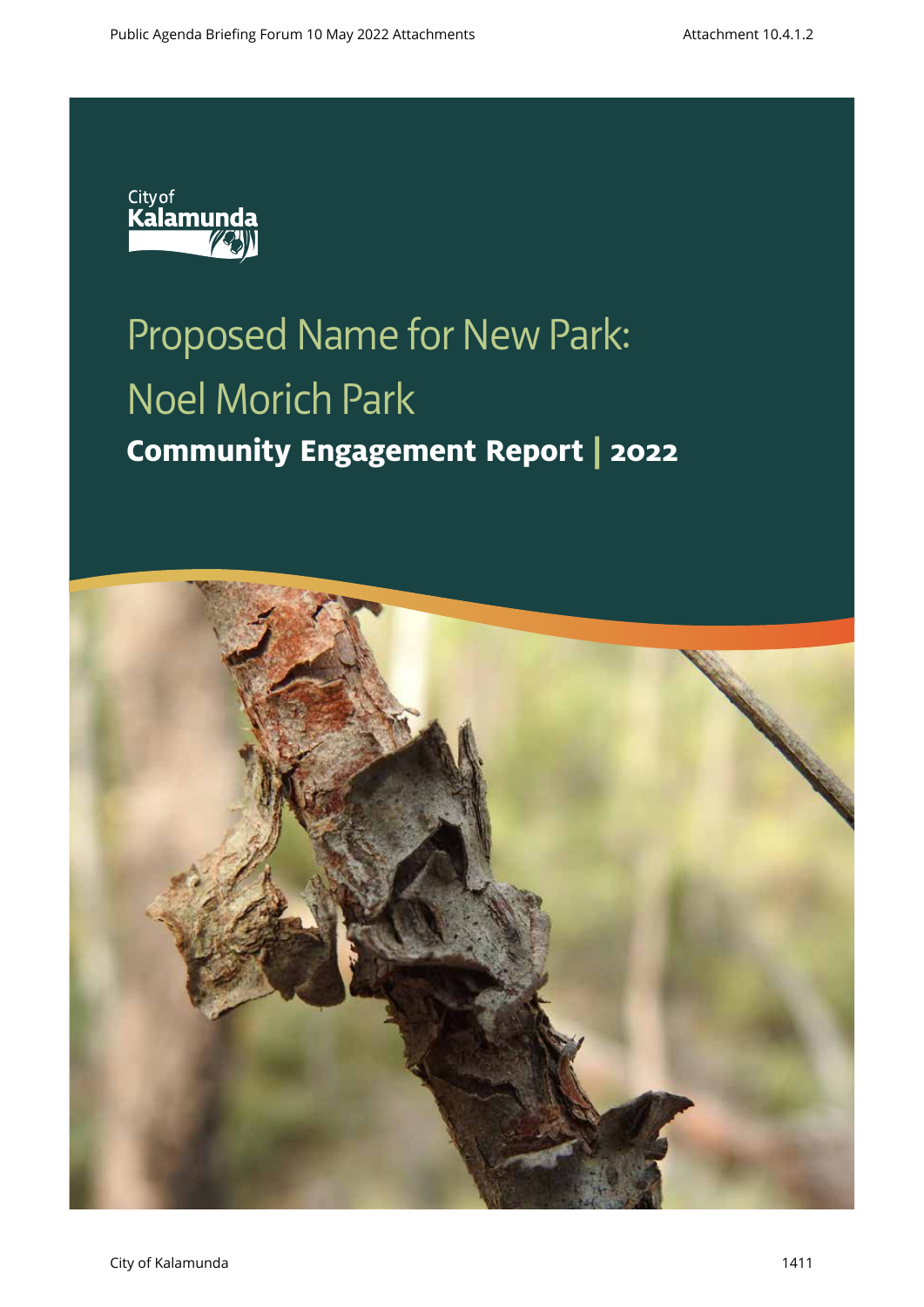

# **Contents**

### Acknowledgment of Country

The City of Kalamunda is Noongar country.

The City acknowledges the Whadjuk Noongar people as the traditional custodians of the area. The region is a significant meeting place to the Whadjuk Noongar and surrounding Aboriginal Nations who have gathered here for thousands of years.

The City of Kalamunda acknowledges and respects the Aboriginal and Torres Strait Islander people, their continuing culture and the contribution they make to the life of this city and this region.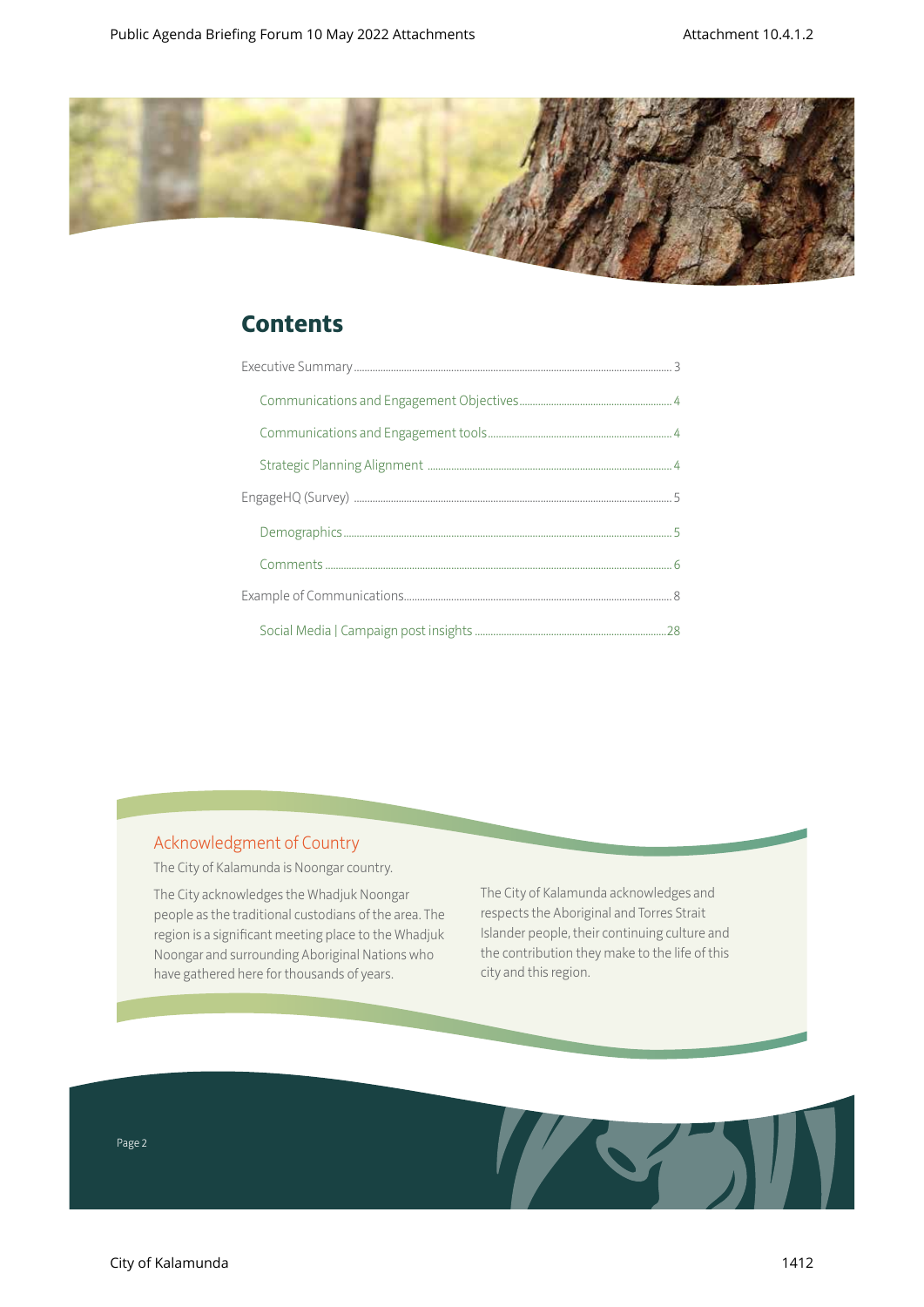

# **Executive Summary**

The purpose of this community engagement was to give notice and invite community feedback on the proposal to name the park bordered by Koda Mews and Crimson Boulevard in Forrestfield, Noel Morich Park. The request to rename the park was made by Noel's family, and considered under the City's recently adopted policy on the naming of Parks, Reserves, Streets and Infrastructure.

#### **Background**

Mr Bernard (Noel) Morich was born 30 January 1944 and moved to Forrestfield in 1979, dedicating close to 40 years to the district teaching culture and history and making a significant contribution to the region.

Noel was employed at the Education Department, where he worked as the sole Aboriginal Liaison Officer in the Perth Metropolitan Area, including schools in the district. In this work, he played a vital role in teaching culture and supporting Aboriginal Students attending schools throughout Perth.

In his later years, he was involved in many Welcome to Country's, Heritage works, and was part of the Whadjuk Working Party from the early 2000s. This group undertook significant work with the CIty as part of development undertaken at the Hartfield Park Maamba site.

The family has requested that the site bordered by Koda Mews and Crimson Boulevard in Forrestfield now be renamed Noel Morich Reserve.

The Reserve (53723) is unofficially unnamed with Landgate, having been newly created as part of the Hales Estate. it is currently referred to, based on the road it is on, as 'Koda Mews reserve' however, this is not an official name.

#### **Community Engagement**

Targeted consultation ran from 7 March 2022 to 1 April 2022

Community Consultation for the project was delivered via a *Communications and Engagement Plan* prepared in line with IAP2 best practice principles.

The Plan progressed to IAP2 spectrum level 'involve' to work directly with the public throughout the process to ensure that public concerns and aspirations are consistently understood and considered.

#### **Key Engagement findings:**

The Survey received 25 responses, and no formal written submissions.

The overarching sentiment was in favour of the proposed name change. Twenty four (24) submissions were in favour of the proposal, one(1) submission stated they were unsure.

#### Positives:

- » Noel was a trailblazer for Aboriginal Affairs and the role he played will be important for generations to come.
- » His contributions were great, and this effect went largely unnoticed at the time.
- » He had a lasting impact on the community, and deserves the honour.

#### Challenges:

» There were no challenges mentioned.

The Company of the Company of

Communications included an EngageHQ page; letters to stakeholders (x256); a community survey; a newspaper advertisement (Echo Newspapers: 11 March 2022); and a *Have Your Say* social media campaign which achieved over 4,622 Post Impressions.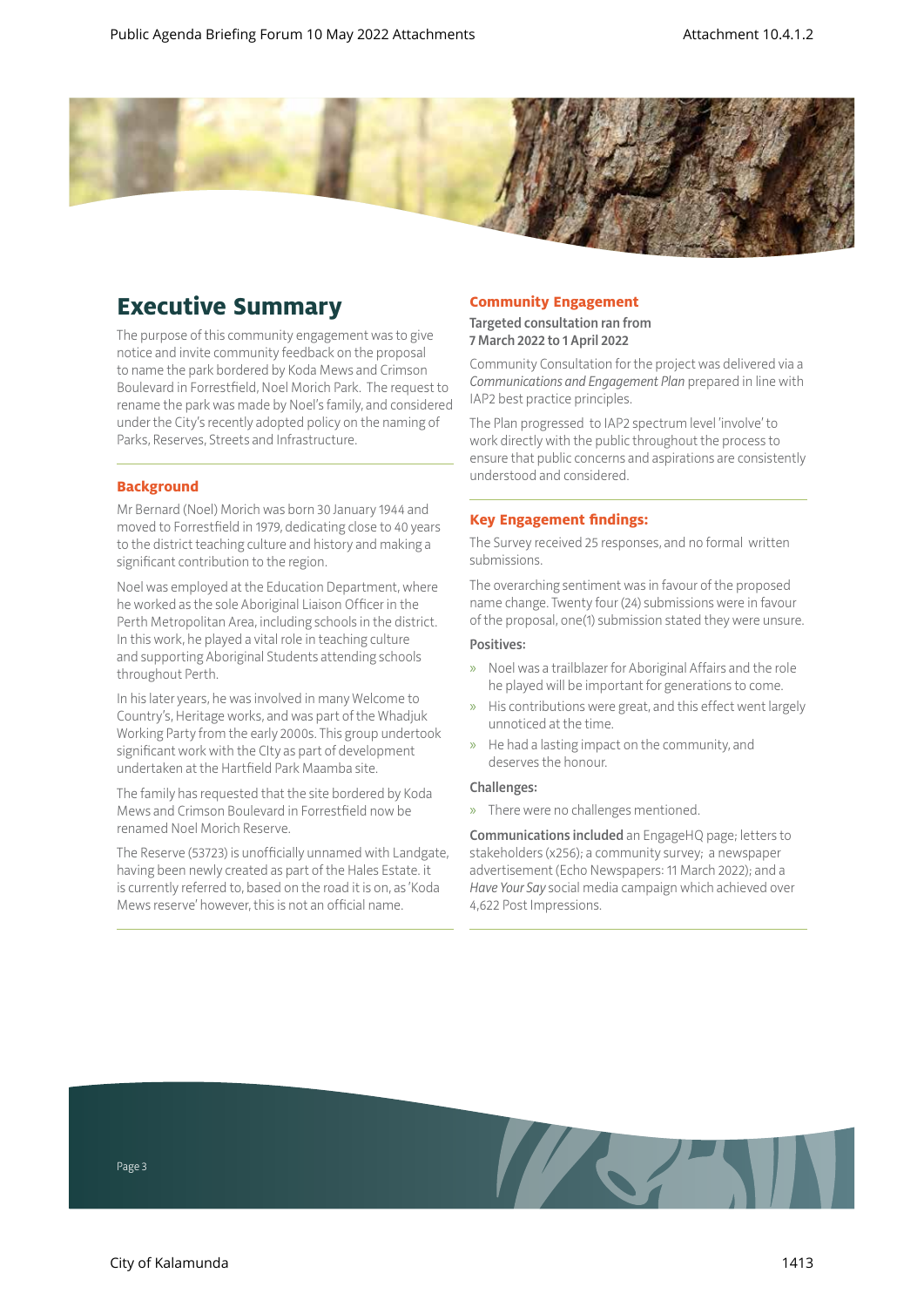## Communications and Engagement Objectives

- » Increase stakeholder understanding and awareness about the process of naming parks and reserves, and the proposed name for this new park.
- » Seek and receive meaningful feedback from the community to identify and understand any possible concerns over the naming of the new park.
- » Promote a positive consultation experience among stakeholders with the City in obtaining equitable levels of feedback from community and relevant residents.
- » Inform and update community on consultation outcomes.

### Communications and Engagement tools

The City engaged with key stakeholders and the broader community via:

| <b>Engagement Tools</b>                   | <b>Objectives</b>                                                                                                                                                                           |
|-------------------------------------------|---------------------------------------------------------------------------------------------------------------------------------------------------------------------------------------------|
| Website: Linking to<br>contributing nodes | Accessible, translatable, transparent. Single point reference.<br>Links to Engagement Portal and Social Media.                                                                              |
| <b>Printed Survey</b>                     | Print is tangible, tactile, is viewed as trustworthy and reaches stakeholders who are not<br>online. The survey was distributed across all the City's buildings. eg. Libraries, Rec Centre. |
| Social Media                              | Weekly targeted posts can reach stakeholders 24/7: Facebook. Shared posts on all affiliate<br>pages.                                                                                        |
| Engagement Portal                         | Online Survey, additional reading                                                                                                                                                           |
| Mail out                                  | Directly targeting stakeholders                                                                                                                                                             |
| Newspaper Advert                          | Reach broader community who do not have online access                                                                                                                                       |
| Community<br>Noticeboard                  | Reach broader community who do not have online access                                                                                                                                       |

### Strategic Planning Alignment

*Kalamunda Advancing Strategic Community Plan to 2031*

#### Priority 1: Kalamunda Cares and Interacts

Objective 1.1 - To be a community that advocates, facilitates and provides quality lifestyle choices.

» Strategy 1.1.2 - Empower, support and engage all of the community.

Objective 1.3 - To support the active participation of local communities.

» Strategy 1.3.1 - Support local communities to connect, grow and shape the future of Kalamunda.

#### Priority 4: Kalamunda Leads

Objective 4.1 - To provide leadership through transparent governance.

» Strategy 4.1.1 - Provide good governance.

#### Priority 4: Kalamunda Leads

**Objective 4.2** - To proactively engage and partner for the benefit of community.

» Strategy 4.2.1 - Actively engage with the community in innovative ways.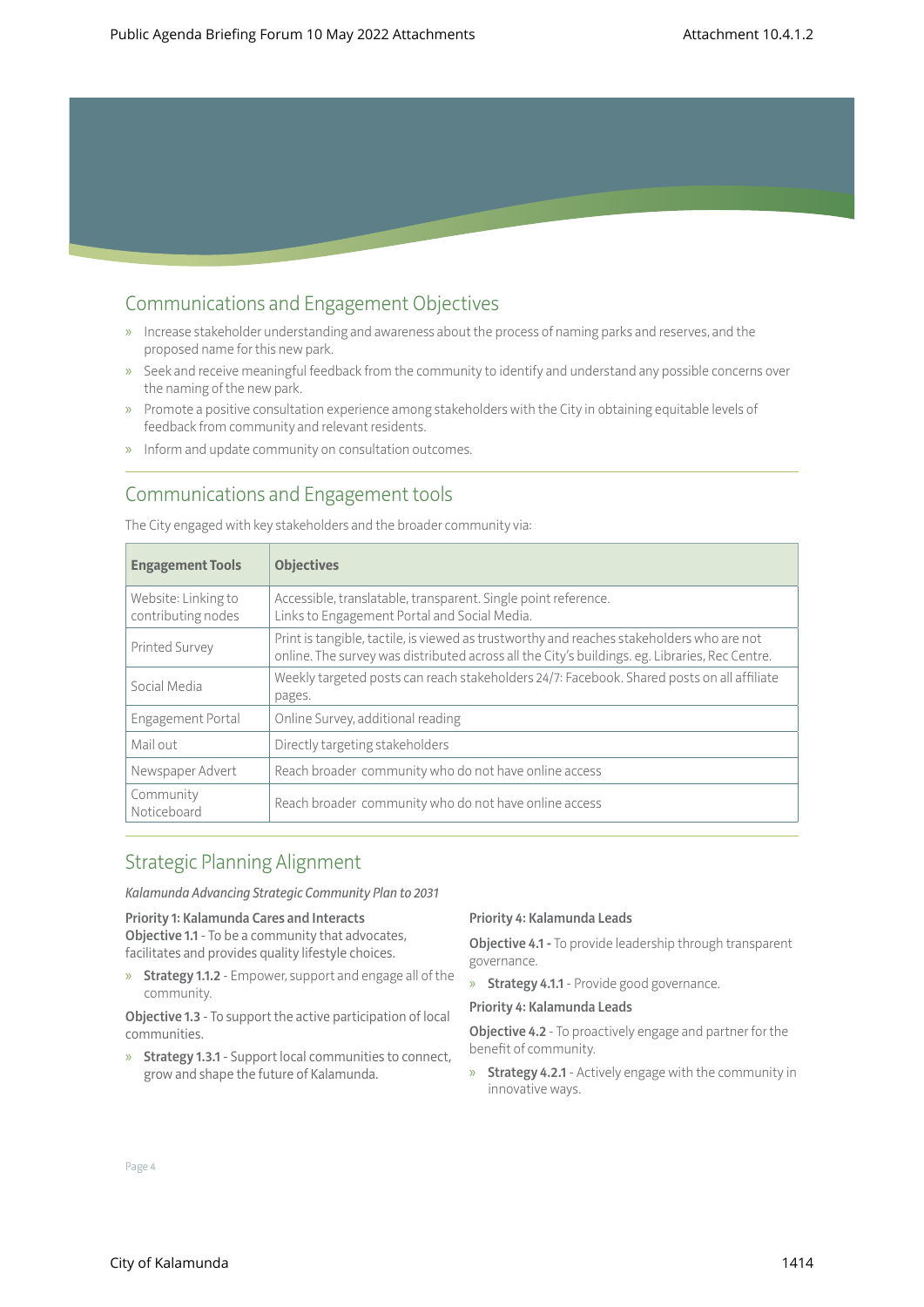# **EngageHQ (Survey)**

Demographics



N: 1 respondent skipped this question.



# **The Survey received 25 responses**

**No written submissions were received.**

The survey was a mixture of rating style questions and open comment questions.

#### **Engage Traffic**

- **97** Total visits
- **28** Maximum visits per day
- **31** Informed Visitors

*An informed visitor has taken the 'next step' from being aware and clicked to access more information.*

**67** Aware Visitors

*Aware visitors will have visited at least one page.*

10 participants downloaded a copy of the advertising documents.

#### **Profile**

- **47.8%** Local residents
- **8.7%** Local community groups
- **39.1%** Visitor to the area
- **4.3%** Local business



N: 2 respondents skipped this question.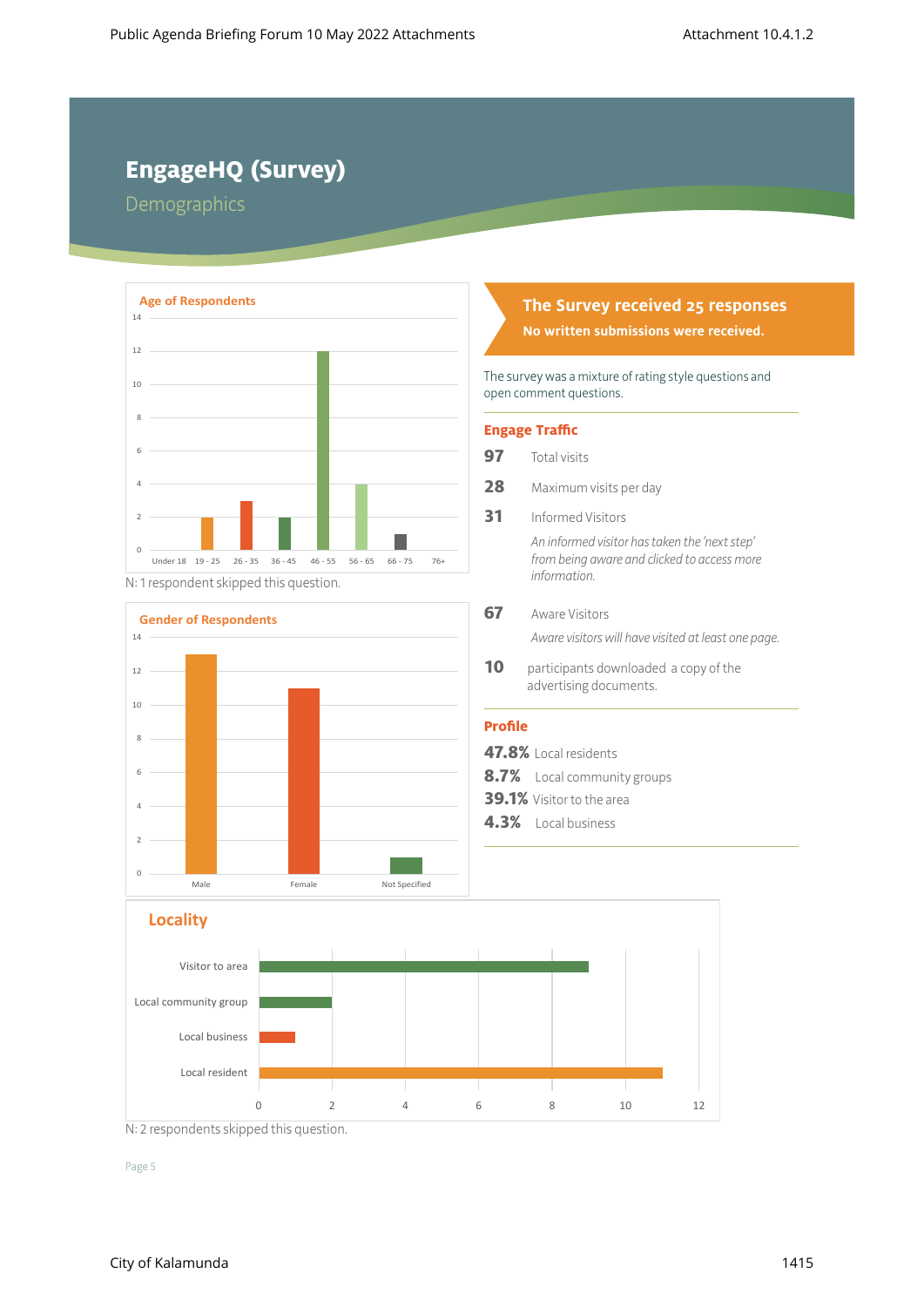# Survey Responses



### **Why?**

|                | Comments*                                                                                                                                                                                                                                                                                                                                                                                                                         |
|----------------|-----------------------------------------------------------------------------------------------------------------------------------------------------------------------------------------------------------------------------------------------------------------------------------------------------------------------------------------------------------------------------------------------------------------------------------|
| Respondent     | *Note: Text has been included without edits as provided. Where no response has been provided the entry has been deleted.<br>4 respondents chose to skip this question.                                                                                                                                                                                                                                                            |
| 1              | For his family and culture understanding                                                                                                                                                                                                                                                                                                                                                                                          |
| $\overline{2}$ | Because Noel was a well known and respected person in the area. It is important that we honour local<br>Aboriginal people.                                                                                                                                                                                                                                                                                                        |
| 3              | He is a well respected aboriginal elder                                                                                                                                                                                                                                                                                                                                                                                           |
| 4              | I support the naming due to his controbution to Aboriginal education and the general public through his<br>involvement in community events in the Coty of Kalamunda                                                                                                                                                                                                                                                               |
| 5              | Noel Morich (snr) has been a trailblazer for Aboriginal Affairs in Western Australia in the Perth Metropolitan<br>region. He's appreciation of the stories and cultural knowledge of the Whadjuk Noongar people played a<br>pivotal role in the successful determination of the South West Native Title settlement. The Aboriginal cultural<br>information that Noel recorded will play an important role in generations to come. |
| 6              | Noel is a very significant Noongar man                                                                                                                                                                                                                                                                                                                                                                                            |
| $\overline{7}$ | To Celebrate Noel's legacy and recognise his contribution in the community                                                                                                                                                                                                                                                                                                                                                        |
| 8              | Because it's got an old Noongar traditional name                                                                                                                                                                                                                                                                                                                                                                                  |
| 9              | For his ongoing support for and contributions to the indigenous community.                                                                                                                                                                                                                                                                                                                                                        |
| 10             | Noongar Elder that committed significantly to the Noogar and local community                                                                                                                                                                                                                                                                                                                                                      |
| 11             | Noel Morich contributed greatly to the education of Indigenous Australians in Western Australia throughout<br>his life. His effort largely going unnoticed due to institutionalised racism and disagreements within the<br>Indigenous communities he was working with at the time. I will go ahead and put together some of his<br>accomplishments to support this in the next few days and submit for review.                    |
| 12             | To Acknowledge the years of his work                                                                                                                                                                                                                                                                                                                                                                                              |
| 13             | Noel Morich was an advocate worker for the Aboriginal people in worker in many government department<br>and Aboriginal business e.g. Aboriginal Radio helping setting up this organisation and was a tireless worker<br>for all people in general.                                                                                                                                                                                |
| 14             | A very Proud Noongar man                                                                                                                                                                                                                                                                                                                                                                                                          |
| 15             | Noel was an Elder of the Whadjuck people and he loved to tell stories about the ancestors namely Munday                                                                                                                                                                                                                                                                                                                           |
| 16             | Due to his honesty, commitment and dedication to his mob                                                                                                                                                                                                                                                                                                                                                                          |
| 17             | Noel was a well know Elder and role model to Aboriginal people in the Region and provided community<br>engagement to the Town and shire of Kalamunda and surrounding areas.                                                                                                                                                                                                                                                       |
| 18             | Well respected Nyoongar                                                                                                                                                                                                                                                                                                                                                                                                           |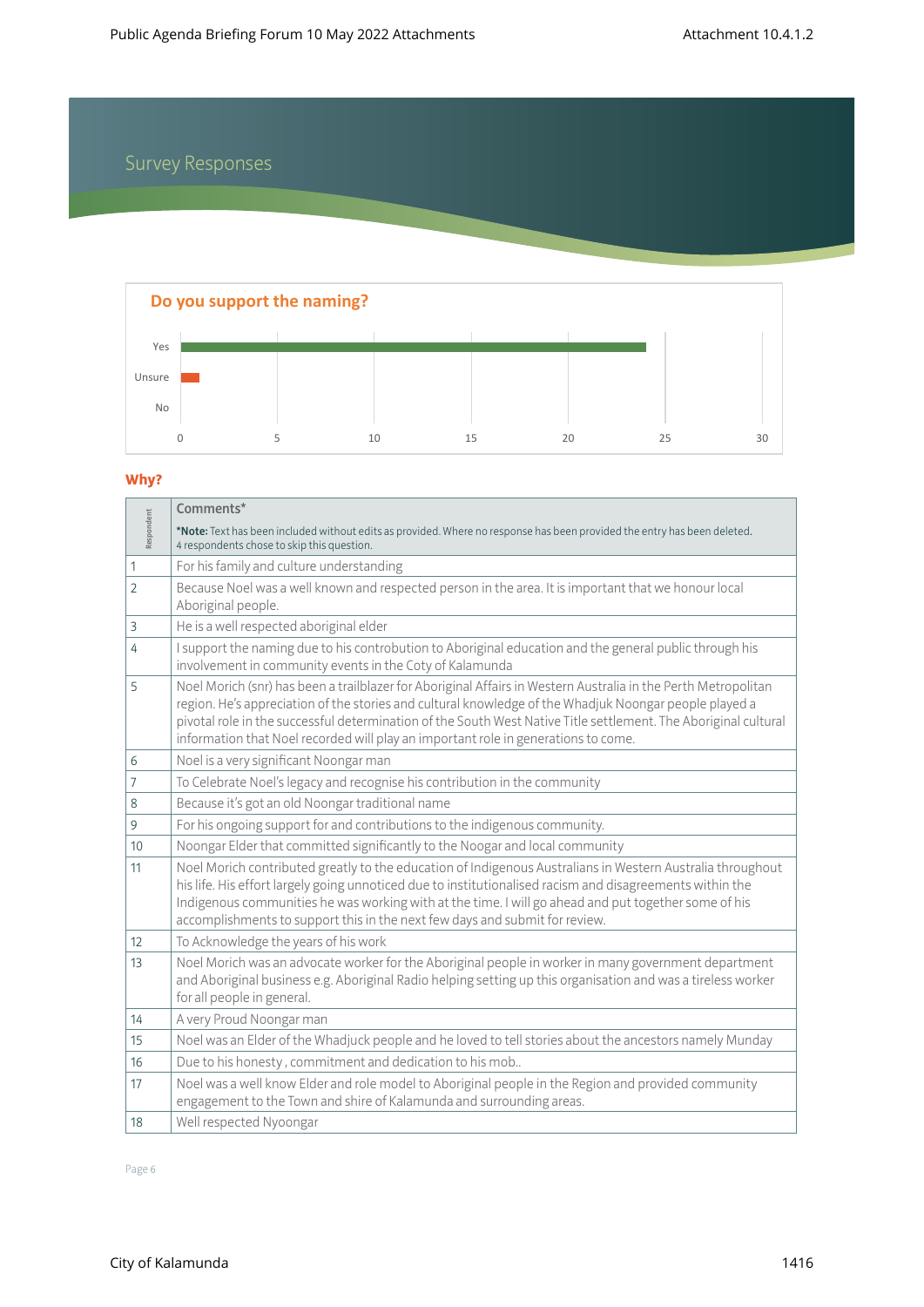## **Why?**

| Respondent | Comments*                                                                                                                                                                                                                                        |
|------------|--------------------------------------------------------------------------------------------------------------------------------------------------------------------------------------------------------------------------------------------------|
|            | *Note: Text has been included without edits as provided. Where no response has been provided the entry has been deleted.<br>4 respondents chose to skip this question.                                                                           |
| 19         | As a grandchild of Noel morich pop was a pop to all the kids in the forrestfield neighbourhood and a friend<br>to all, with never-ending stories told and shared his experiences and culture with all. He was a well loved role<br>model to all. |
| 20         | What is the name of the park?                                                                                                                                                                                                                    |
| 21         | Having read the supporting documents it is clear Mr Morich has had a positive and long lasting impact on our<br>local community and deserves this honour.                                                                                        |

#### **Any other information**

| Respondent     | Comments*                                                                                                                                                                        |  |  |
|----------------|----------------------------------------------------------------------------------------------------------------------------------------------------------------------------------|--|--|
|                | *Note: Text has been included without edits as provided. Where no response has been provided the entry has been deleted.<br>14 respondents chose to skip this question.          |  |  |
| 1              | Nil                                                                                                                                                                              |  |  |
| $\overline{2}$ | Another legendary Aboriginal / Noongar elder and leader recognised for their contribution to the community<br>can only assist in the Reconciliation between all Australians      |  |  |
| 3              | Noongar Boodja Noongar Wongi Noongar land Noongar language                                                                                                                       |  |  |
| 4              | Grandson of Noel Morich<br>my name is                                                                                                                                            |  |  |
| 5              | Reconciling with Aboriginal communities                                                                                                                                          |  |  |
| 6              | Was interested in assisting anyone.                                                                                                                                              |  |  |
| 7              | He loved taking us for bushwalks to Lesmurdie Falls and Kalamunda                                                                                                                |  |  |
| 8              | Knowledge of his country with both flaura and forna                                                                                                                              |  |  |
| 9              | Noel had lived all of his adult life in the region and always shared his knowledge and history of Kalamunda and<br>surrounding areas both Aboriginal and Non Aboriginal history. |  |  |
| 10             | We more of this in Our own country, that recognizes the real custodians of this country.                                                                                         |  |  |
| 11             | His passion for his culture and love and his story will be passed on to generations to come                                                                                      |  |  |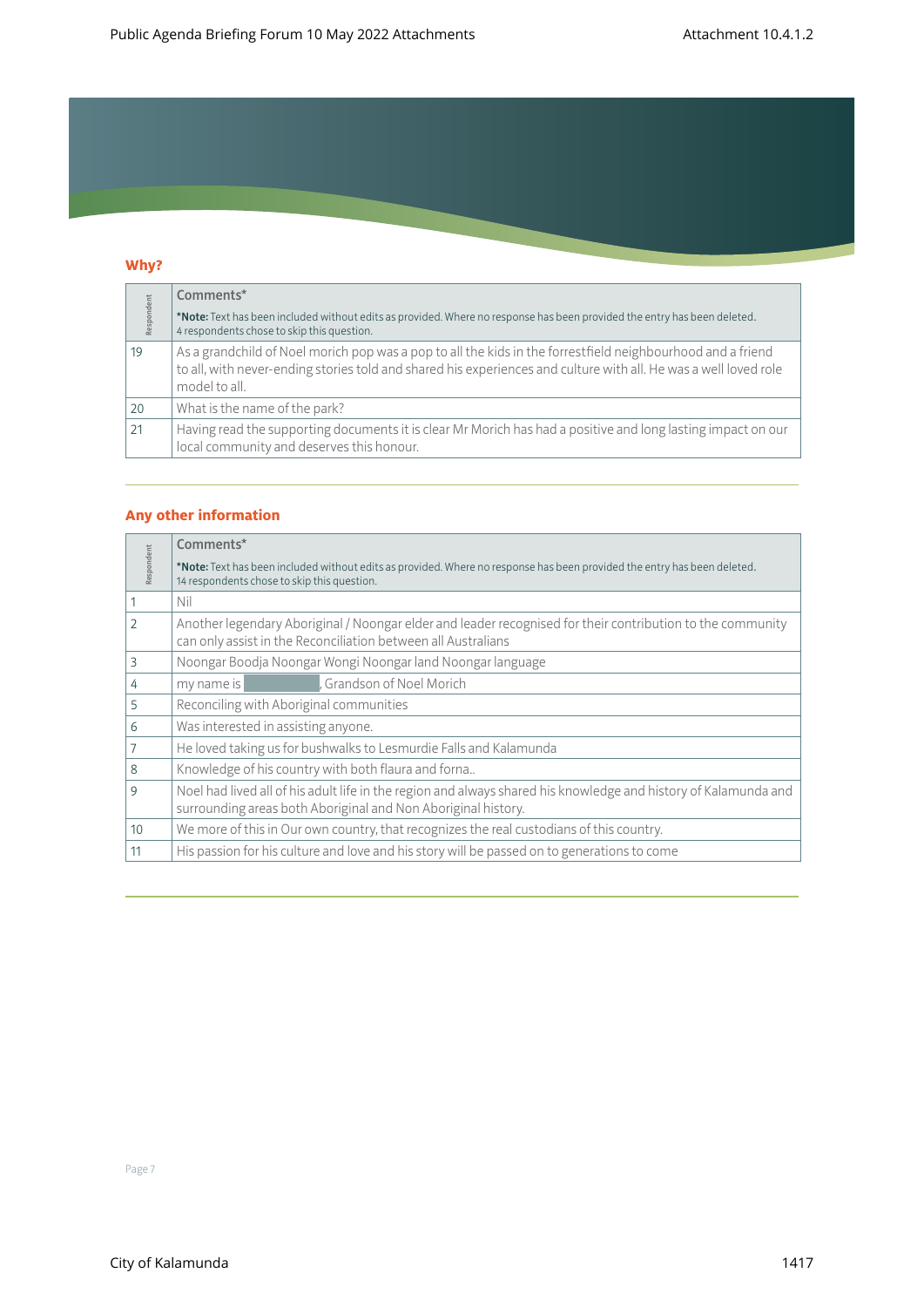# **Example of Communications**

### Communications included:

- » Websites: Linking to contributing nodes
	- » [https://engage.kalamunda.wa.gov.au/noel](https://engage.kalamunda.wa.gov.au/noel-morich-park)[morich-park](https://engage.kalamunda.wa.gov.au/noel-morich-park)
- » Weekly 'Have Your Say' posts on social media.
- » Newspaper advertisement 11 March 2022 (See right)
- » Letters to Stakeholders, including community members
- » Shared posts on affiliate sites
- » Poster / Flyer in all City's facilities.
- » Community Noticeboards where possible.



Kalamunda **1431** 

**kalamunda.wa.gov.au**